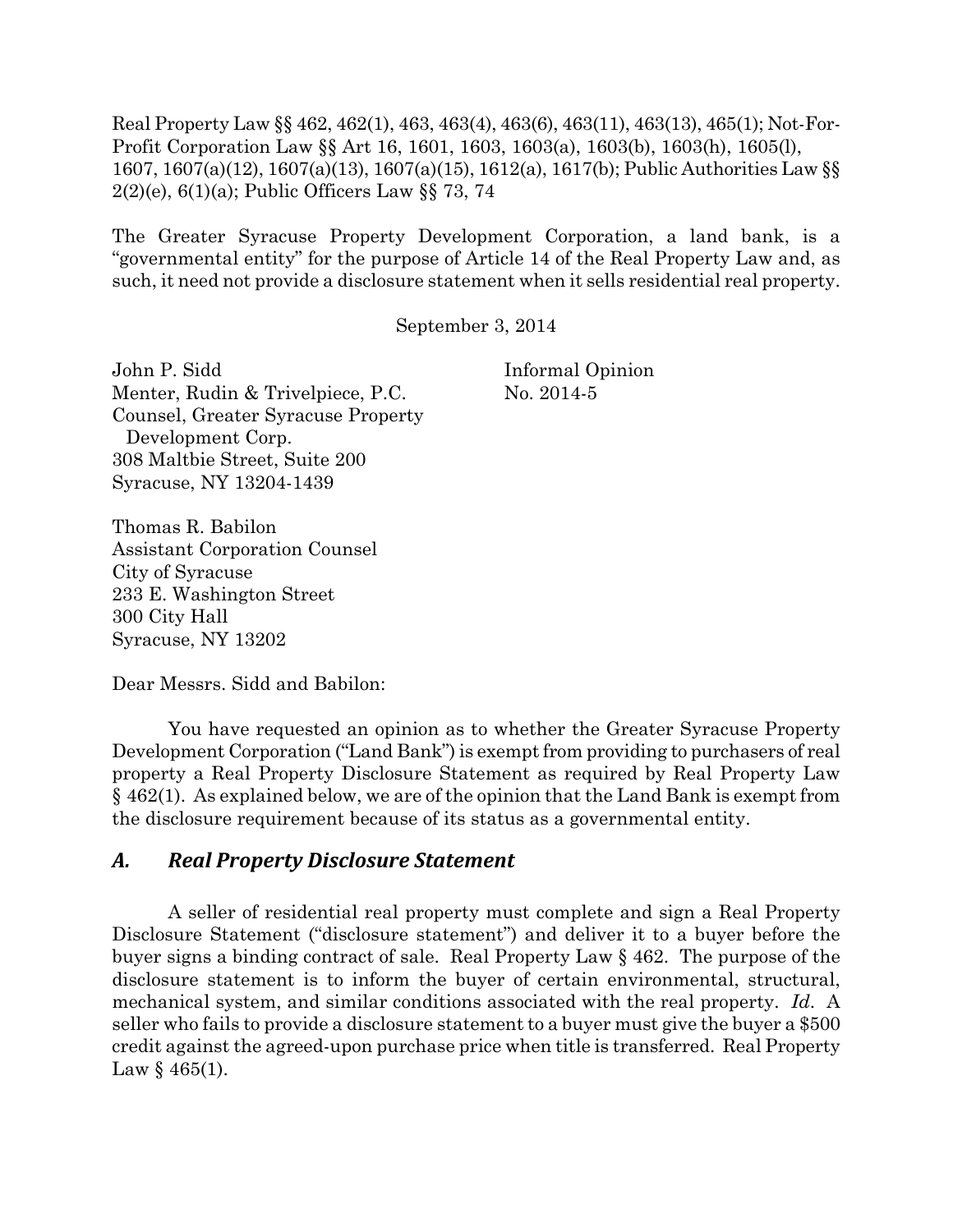A disclosure statement is not required for every type of transfer of residential real property. Certain types of transfers are statutorily exempted including, for example, a transfer pursuant to a foreclosure sale that follows a default in the satisfaction of an obligation that is secured by a mortgage, a transfer by a mortgagee who has acquired the residential real property by a deed in lieu of foreclosure, a transfer by a sheriff (who executes judgments taken on real property to satisfy debts), and, most relevant here, a "transfer to or from the state, a political subdivision of the state, or another governmental entity." Real Property Law  $\S$  463(4),(6),(11),(13). Unlike a seller who occupies or occupied the real property subject to transfer, the sellers in these exempted types of transfers are unlikely to have sufficient information about the property to meaningfully complete the disclosure statement. This appears to be the reason for exempting these transfers. *See* Letter from Ronald B. Steed, president, New York State Ass'n of Realtors, to James M. McGuire, counsel to the Governor (Nov. 5, 2001), *reprinted in* Bill Jacket for ch. 456 (2001), at 12; Karl B. Holtzschue, Practice Insights: Exemptions under Property Condition Disclosure Act, 28A N.Y. Real Property Law § 463 at 241 (Consol. Supp. 2002).

## *B. The Governmental Nature of a Land Bank*

The Land Bank is established pursuant to Article 16 of the Not-for-Profit Corporation Law (NFPCL), which provides for the creation of a land bank as a not-forprofit corporation by one or more local governments. NFPCL §§ 1603, 1607. The primary function of a land bank is to acquire real property that is tax delinquent, tax foreclosed, vacant, or abandoned and return such property to productive use. NFPCL § 1601. To achieve this function, a land bank is empowered to construct, rehabilitate, renovate, and otherwise improve real property it acquires and then rent, lease, or sell it. NFPCL  $\S 1607(a)(12),(13),(15)$ .

The statutory provisions governing the creation and operation of a land bank demonstrate that the Legislature regarded it as a governmental entity in numerous respects. A land bank created pursuant to Article 16 must be created by one or more local governments. NFPCL § 1603(a),(b). It constitutes a "local authority" as used in the Public Authorities Law and, as such, it is subject to oversight by the Authorities Budget Office. Public Authorities Law  $\S$   $2(2)(e)$ ,  $6(1)(a)$ . It is subject to audit by the Office of the State Comptroller. NFPCL § 1603(h). A land bank is subject to the Open Meetings Law and the Freedom of Information Law, which generally govern governmental entities. NFPCL. § 1612(a). For certain purposes it is treated as a state agency. For example, its directors, officers, and employees are deemed state officers or employees for the purposes of sections 73 and 74 of the Public Officers Law, which prohibit specific acts by state officers and employees to avoid conflicts of interest. NFPCL § 1605(l). And a land bank is deemed a "state agency" subject to state law governing access to state contracting opportunities by minority- and women-owned businesses. NFPCL § 1617(b).